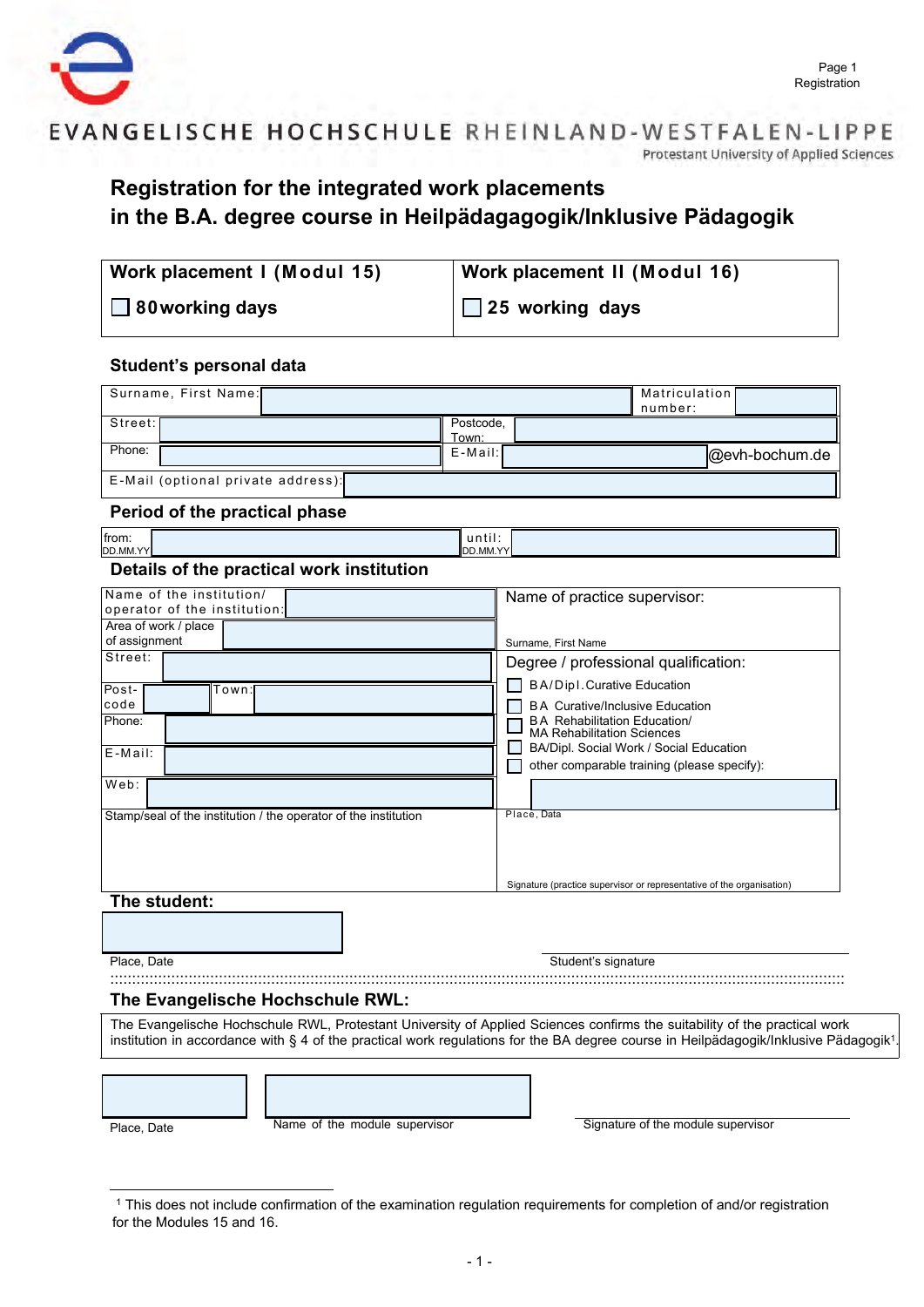



# **Inclusion of contact data relating to the institution in the practical training database**

## **The practice facility / institution:**

| Name of the facility / operator of the facility: |
|--------------------------------------------------|
|                                                  |
| Area of work / place of assignment:              |
|                                                  |
| Street:                                          |
|                                                  |
| Postcode, Town:                                  |
|                                                  |
| Phone:                                           |
|                                                  |
| E-Mail:                                          |
|                                                  |
| Web:                                             |
|                                                  |

Stamp/seal of the institution / operator of the institution

I/we agree to my/our contact data relating to the practical work institution being used until further notice by the Evangelische Hochschule RWL, Protestant University of Applied Sciences for the practical training database of Department II: Heilpädagogik und Pflege and made available to students for their perusal and for research.

I/we object to the inclusion of my/our contact data in the practical training database.

I am / we are already included in the practical training database.

(Please tick accordingly)

#### Representative of the organisation

| ame: | $- \cdot$<br>name:<br>$\cdots$<br>. . |
|------|---------------------------------------|
|      |                                       |

Place, Date Signature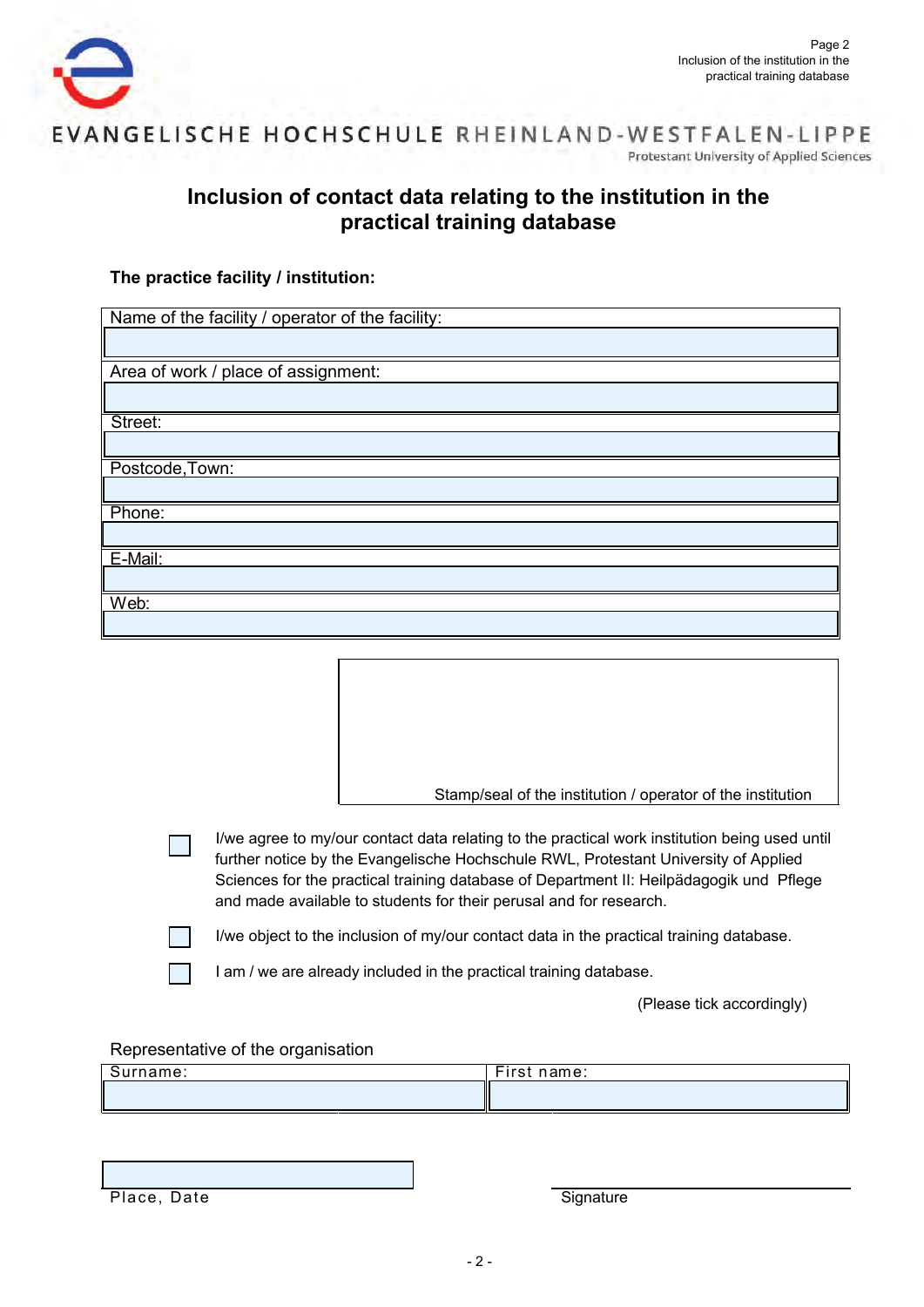

# EVANGELISCHE HOCHSCHULE RHEINLAND-WESTFALEN-LIPPE

Protestant University of Applied Sciences

#### **1. General comments**

Under the terms of the module handbook and of the practical experience regulations, the integrated practical work phase (Work placement I / Module 15 and Work placement II / Module 16) in the Bachelor degree course in Heilpädagogik/Inklusive Pädagogik includes two compulsory work placements. The practical work phase is central and fundamental to obtaining state recognition (cf.  $\S 3$  SobAG NRW<sup>[2](#page-2-0)</sup>).

The aim of the practical work phase is to introduce students to operating independently in the field of Heilpädagogik/Inklusive Pädagogik, thus giving them the opportunity to:

- review their own motivation to study,
- develop skills for profound and practicable professional competence while putting this to the test by applying the theoretical knowledge they have acquired,
- get to know a selected field of action in greater depth, including its structures and action processes,
- strengthen their professional socialisation and identity as well as their reflective competence in interaction with values, norms and professional principles.

The student shall be assigned in such a way that he/she is given the opportunity to get to know the activities in the respective professional field in accordance with the stated objective of the practical work phase. This includes insights into and participation in regular processes and tasks such as: individual and group work, project work, team meetings, talks with parents, network and social environment work, conceptualisation, support planning, administrative activities including the inspection of records.

The student shall be supervised by a specifically named practical work supervisor who is both professionally qualified and experienced. As a direct contact person, the practical work supervisor has a key function in the qualification process.

#### **2. Time frame**

The integrated practical work phase (Work placement I + II) shall comprise a minimum total of 105 working days.

The requisite working days/hours shall be completed in two different practical work institutions, whereby Work placement I must comprise 80 working days and Work placement II must comprise 25 working days. Work placement I / 80 working days must be completed in a single block and working full-time.

The requisite working hours are always net working hours. Possible closing times due to public holidays, etc. shall not reduce the total number of hours that must be completed.

In the event of illness causing a student to fall short of the total of the 105 working days required for state recognition, the missing days must be completed subsequently – the time frame for the practical work phase will be extended accordingly.

Attendance times for participation in reflection activities in the university context shall not be credited as working time. The practical work institution shall release the student so that he/she can participate in the obligatory reflection activities in Module 15.

#### **3. Obligations on the student**

The student shall actively cooperate with the practical work institution and/or the professional instructor on the timing and practical arrangements of the practical work phase in accordance with the agreements made.

The student shall discharge the tasks assigned in the practical work institution and the opportunities these offer in line with the objectives of the practical work phase.

The student shall participate regularly in the compulsory activities reflecting on the practical work phase.

<span id="page-2-0"></span><sup>&</sup>lt;sup>2</sup> (Sozialberufe-Anerkennungsgesetz - SobAG)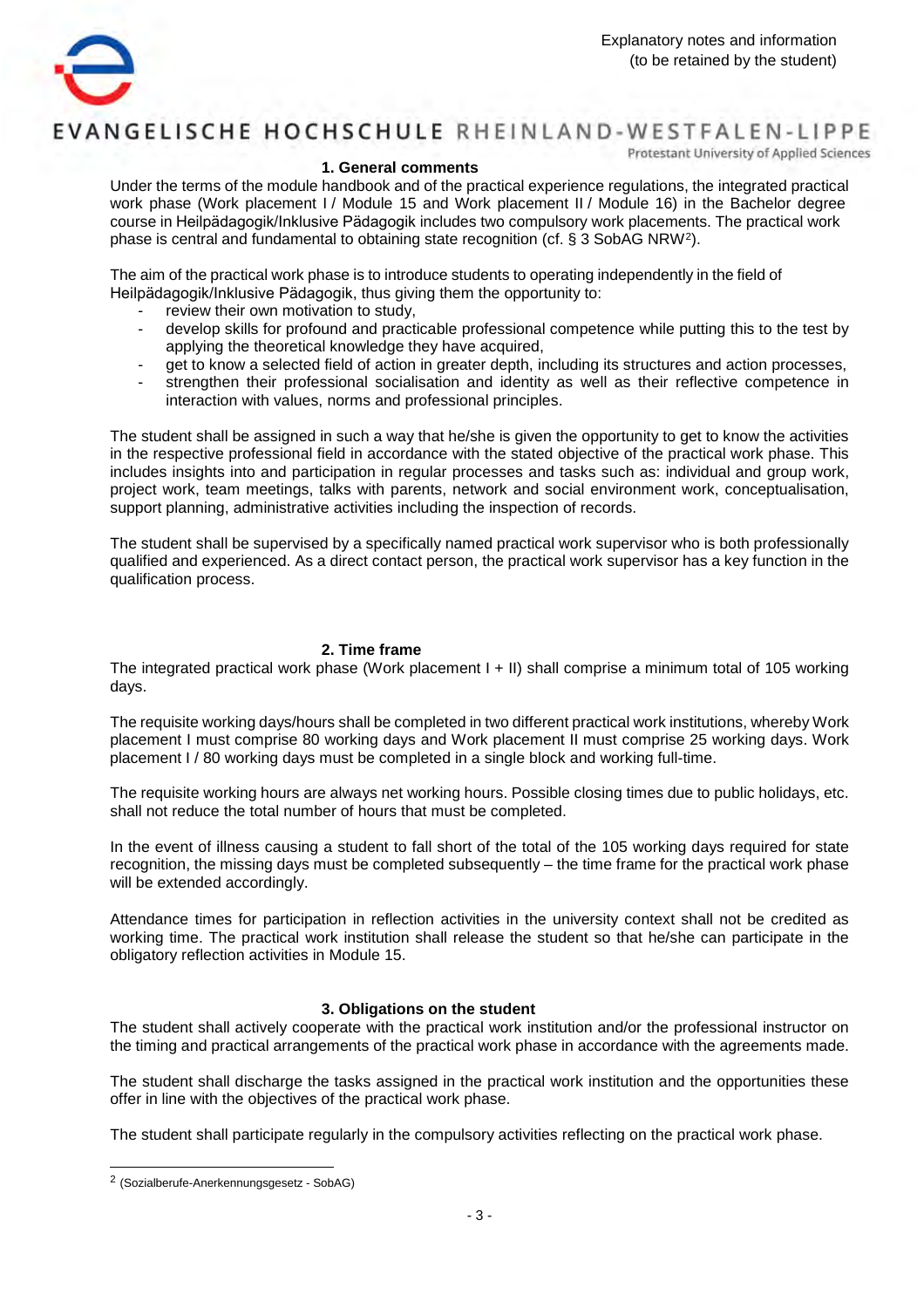

# ANGELISCHE HOCHSCHULE RHEINLAND-WESTFALEN-LIPPE

Protestant University of Applied Sciences

#### **4. Notes on legal status during the practical work phase**

The student shall remain a member of the Evangelische Hochschule RWL, Protestant University of Applied Sciences during the practical work phase (Work placement I and Work placement II).

The student, while completing the integrated practical work phases in Modules 15 and 16, shall not be regarded as working in an apprenticeship or training relationship in terms of the (German) Vocational Training Act (BBiG).

During an integrated practical work phase completed in Germany, the student has statutory accident insurance cover in terms of Section VII of the Social Security Code (Sozialgesetzbuch, SGB). Responsibility lies with the accident insurance agency engaged by the practical work institution on its behalf (cf. § 133 Para. 1 SGB VII). In the event of an insurance claim, the practical work institution shall compile an accident report and forward it to the agency responsible for the statutory accident insurance cover.

The student is advised to take out his/her own liability insurance, unless the third-party liability risk is covered by the insurance policy taken out by the practical work institution.

#### **5. Registration and certification**

Registration for the integrated practical work phase and/or the practical training contract must be submitted to the appropriate module supervisor for examination and approval within the respective registration deadline and/or before the start of the practical work phase. On request, a copy of the document can be made for the student and/or the practical work institution.

| Natur of Work pacement<br>Praktikums | Requirement                             | Period             | Registration deadline                                 |
|--------------------------------------|-----------------------------------------|--------------------|-------------------------------------------------------|
| Modul 15                             | 60 CP reached                           | winter<br>semester | by 15 June of the<br>preceding summer<br>semester     |
|                                      | 60 CP rearched                          | summer<br>semester | by 15 January of the<br>preceding winter semester     |
| Modul 16                             | Internship certificate for<br>module 15 | any time           | at any time BEFORE the<br>start of the work placement |

If students register for an internship without having completed all prerequisites, they must complete those prerequisites before beginning the internship.

submitted to the student service / examination office immediately after completion of the work placement. At the end of the practical work phase – and in sufficient time to meet the submission deadlines that are applicable for the student – the practical work institution shall give certification (using the official university form, page 5) of the working days / working hours the student has actually completed. This work placement certificate, verified with the signature of the supervising member of the university teaching staff, must be

#### **Please address all questions to:**

**Student service and administration of practical training** Evangelische Hochschule Rheinland-Westfalen-Lippe || Immanuel-Kant-Str. 18 – 20 || 44803 Bochum

| Student service and administration or practical training |                       |                                           |  |
|----------------------------------------------------------|-----------------------|-------------------------------------------|--|
| General                                                  | Phone: 0234 36901-158 | E-Mail: studierendenservice@evh-bochum.de |  |
| <b>Rutgart Siegler</b>                                   | Phone: 0234 36901-119 | E-Mail: siegler@evh-bochum.de             |  |
| <b>Stephanie Baumann</b>                                 | Phone: 0234 36901-153 | E-Mail: baumann@evh-bochum.de             |  |
|                                                          |                       |                                           |  |

**Practical work coordination and module supervision for the Heilpädagogik/Inklusive Pädagogik**

| <b>Marlies Berger-</b><br><b>Albers</b><br>Module 15 | Phone: 0234 36901-251 | E-Mail: berger-albers@evh-bochum.de |
|------------------------------------------------------|-----------------------|-------------------------------------|
|                                                      |                       |                                     |
|                                                      |                       |                                     |

| <b>Christiane Wetter</b> | Phone: 0234 36901-316 | E-Mail: wetter@evh-bochum.de |
|--------------------------|-----------------------|------------------------------|
| Module 16                |                       |                              |
|                          |                       |                              |